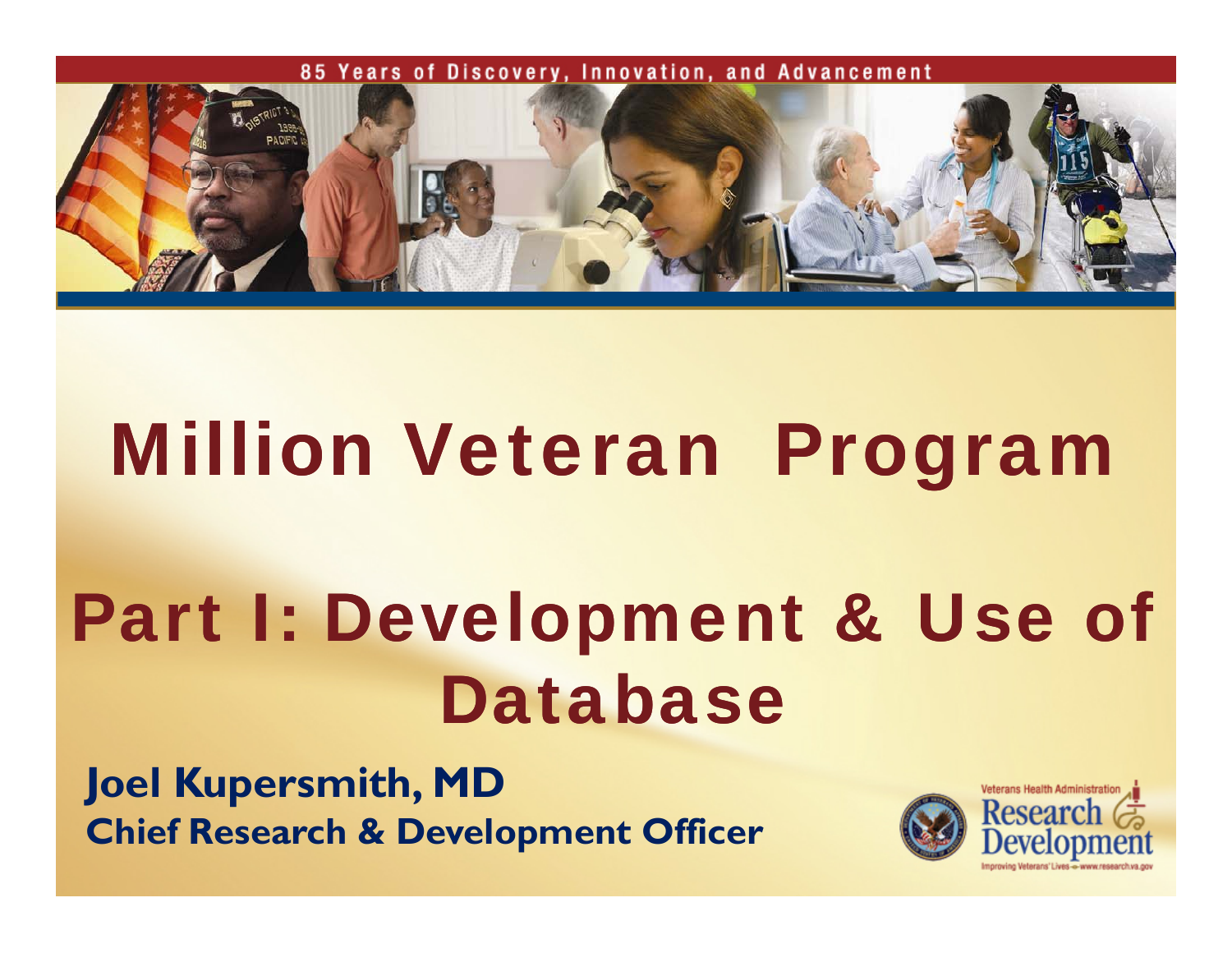### **Million Veteran Program**



- **The Million Veteran Program will create a genomic database over 5-7 years of 1 million Veterans who are users of the VA healthcare system**
- $\bullet$  **Database will have available** 
	- oDNA specimens and links to tissue specimens
	- oAccess to the VA Electronic Health Record
	- o IT capability to identify patients for a variety of types of studies
	- $\circ$  Analytical tools
- $\bullet$ **MVP** is part of a larger initiative in genomic Research **medicine by the VA** 2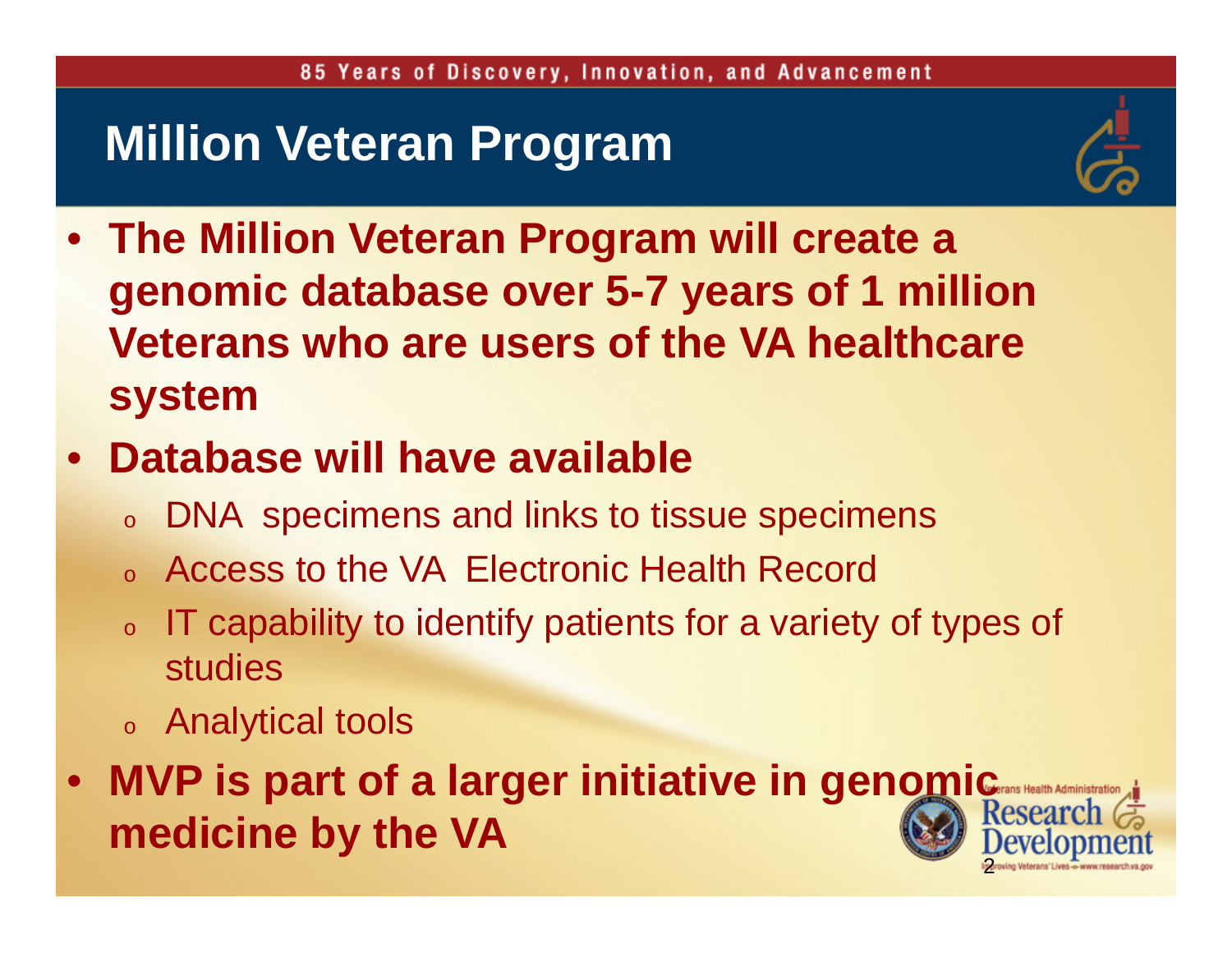## **Million Veteran Program**



#### •**MVP will facilitate**

- o Developing new diagnostic tests to enable disease prevention and earlier treatment
- o Personalize therapies to the Veteran's individual genetic characteristics and conditions, e.g. Pharmacogenomic customization
- o Conduct surveillance for early detection of military exposure and other deployment-related conditions and possibly link them to genetic susceptibilities
- • **Overall establish how genetic information will be used in clinical medicine**
	- oLink genotype to phenotype
	- oComplex, adult, multi-gene diseases possibly with strong environmental influences
- • **VA assets**
	- $\,{}$ 。 Large HCS, Electronic Health Record, research embedded in clinical program
- • **Large population with substantial diversity**
	- •Enables rigorous examination of a variety of subpopulations

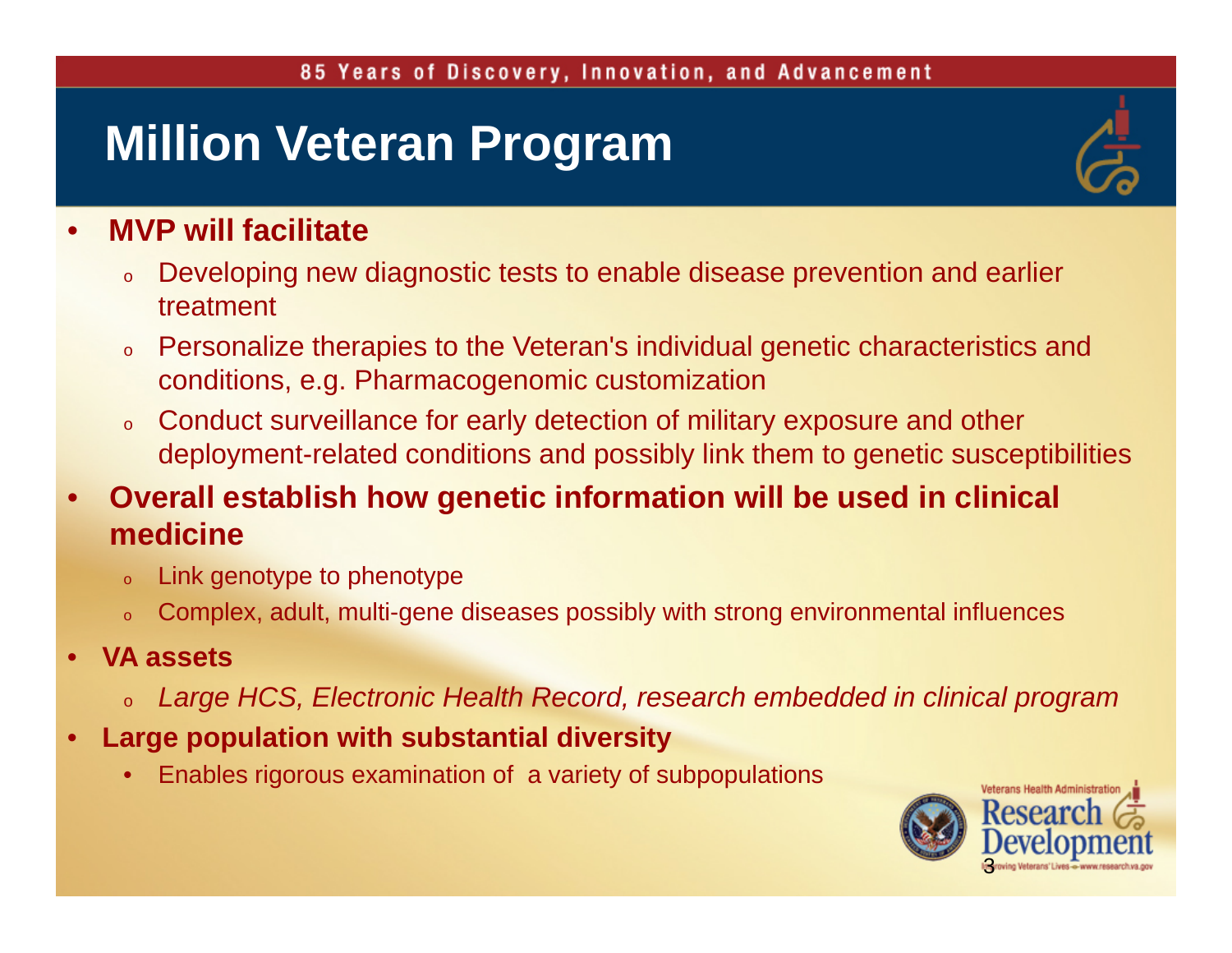### 85 Years of Discovery, Innovation, and Advancement **MVP/Genomic Medicine Initiative: Building Infrastructure**



- • **Biorepository (in Boston) to extract and store DNA from samples** - Expanding to 4 million samples
- **Special laboratories and contracts, e.g. Pharmacogenomics**
- •**Equipment purchases**
- •**Central IRB**
- • **IT infrastructure to enable research use of databases**
	- o High performance environment and secure platform for storing and analyzing genetic and health information
	- $\circ$  Coordinate central recruitment, scheduling and enrollment for  $\circ$ studies using MVP database
	- $\circ$  Software analysis and reporting tools for all projects
	- o Natural language processing
- **Veterans Consultation Project – Survey**

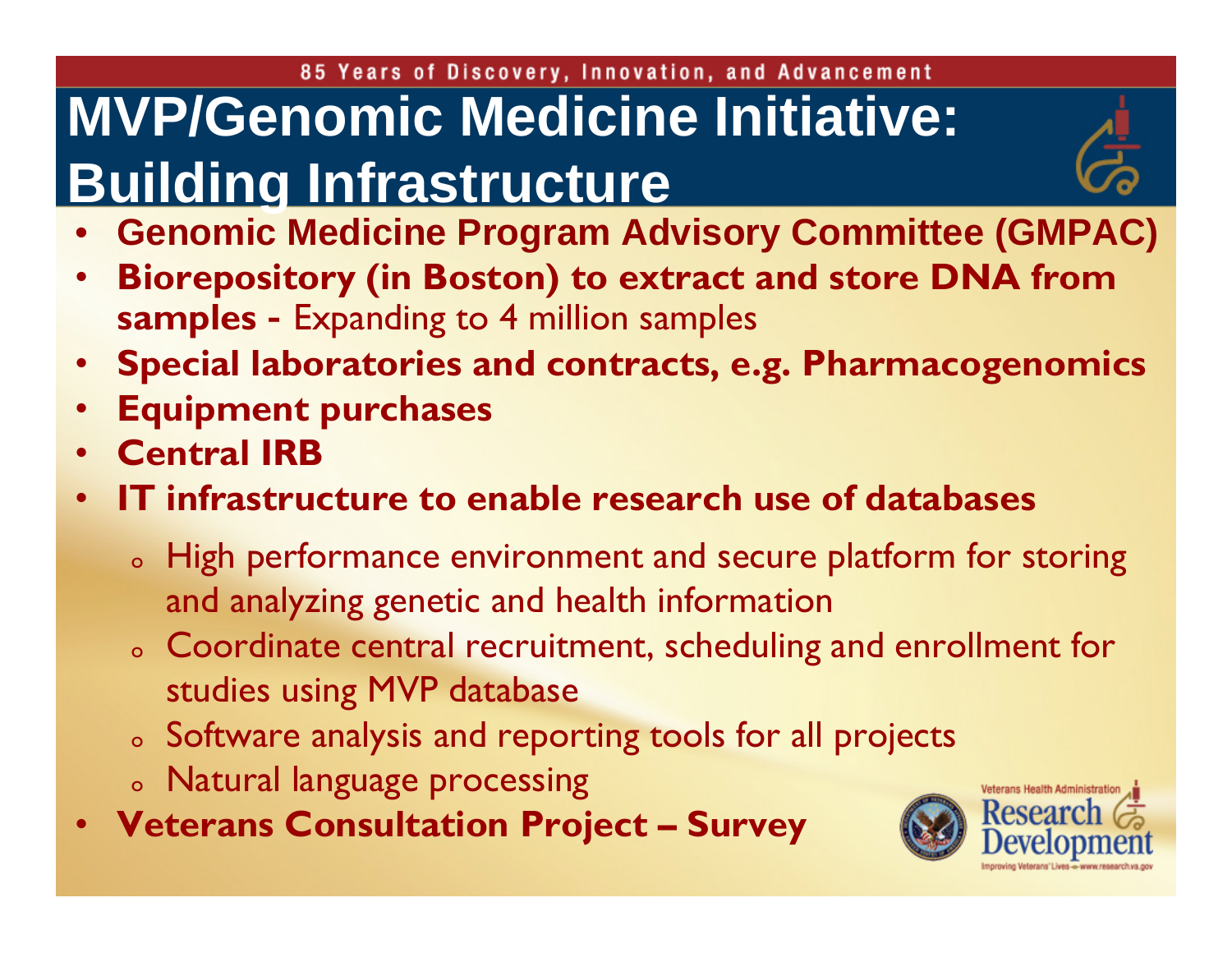# **Genomics Survey Findings**



- **With VSO and Veterans' collaboration, internet survey performed April 24 – May 5, 2008** o N = 931
- **83% said program should be done**
- • **Increased support associated with**
	- o Attitudes about research
	- o Attitudes about helping and history of previous "altruistic behaviors"
	- o Curiosity about genetics
	- $\circ$  Satisfaction with VA healthcare
- • **Important issues**
	- o Privacy
	- o Safeguarding data

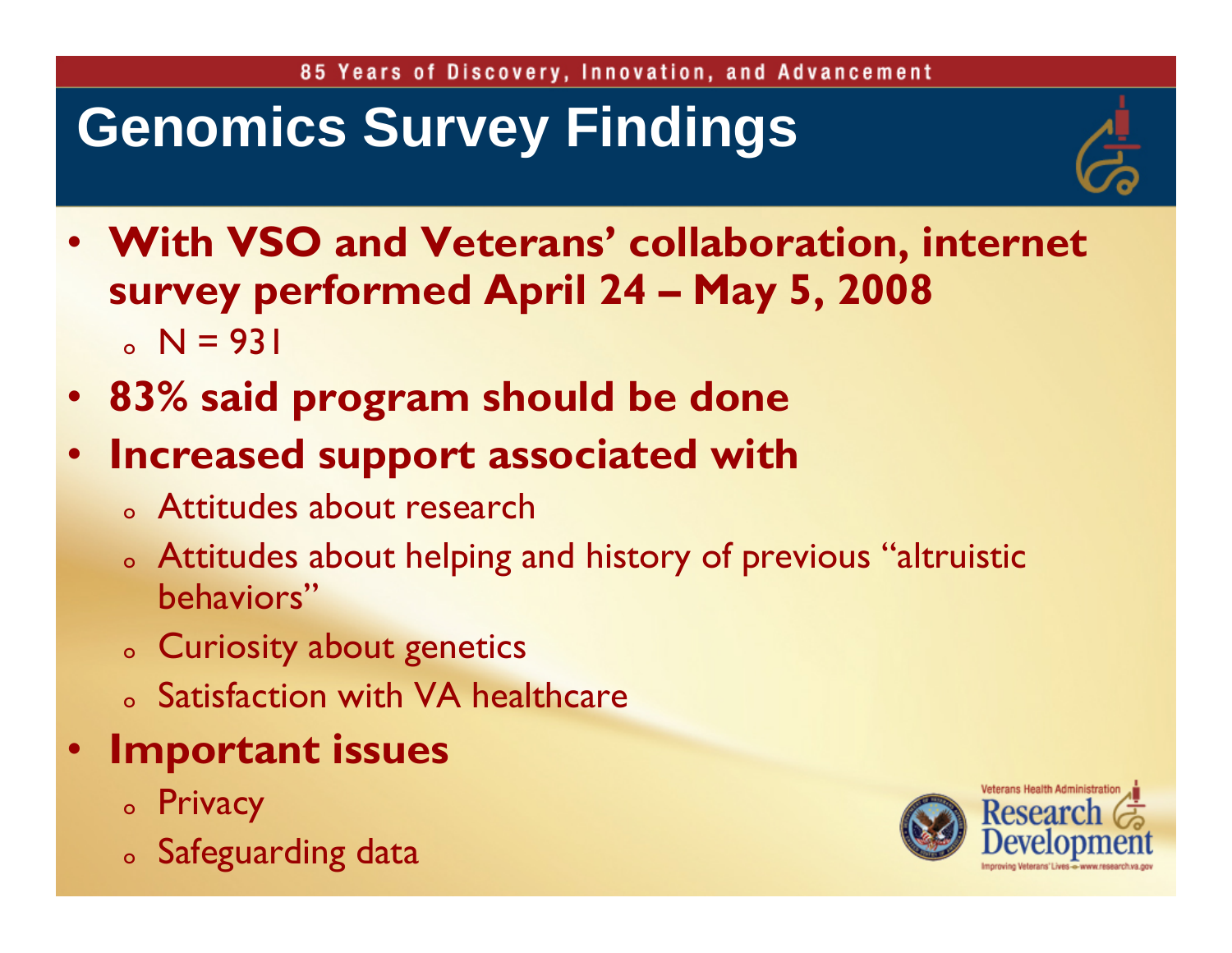### 85 Years of Discovery, Innovation, and Advancement **Million Veteran Program Enrollment Process**

- •**Receive letter of invitation to MVP**
- •**Respond to the letter**
- • **Read and sign an informed consent and HIPAA authorization in VAMC**
- •**Fill out health and behavior surveys**
- •**Provide contact info**
- •**Provide a blood sample**
- •**Get an optional health assessment**
- • **Allow secure access to VA and VA-linked medical and health information**



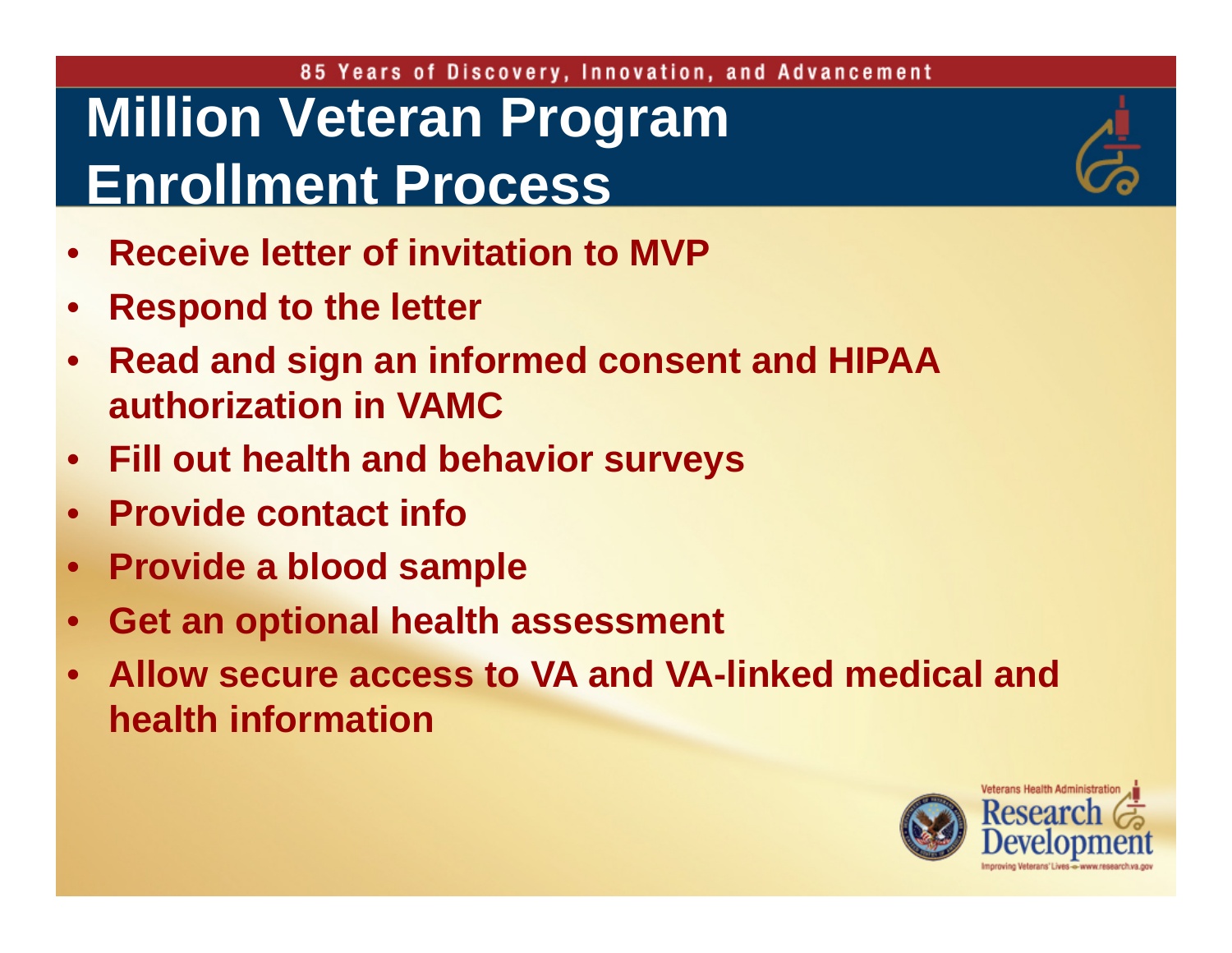### 85 Years of Discovery, Innovation, and Advancement **Protection of Veteran's Samples and Data**

#### •**Security**

- o Veteran's samples and health data will be labeled with a code instead of the name or other personally identifying information
- o Samples will be stored in a central, secure biorepository and data will be stored in a central, secure database
- o All analyses will be performed behind a secure firewall

#### •**VA Central Institutional Review Board review**

- o Initial and ongoing review of all aspects of MVP study design, implementation, and operation
- o Access to data and samples for any database project will be granted only after rigorous scientific peer review and specific *new* IRB approval

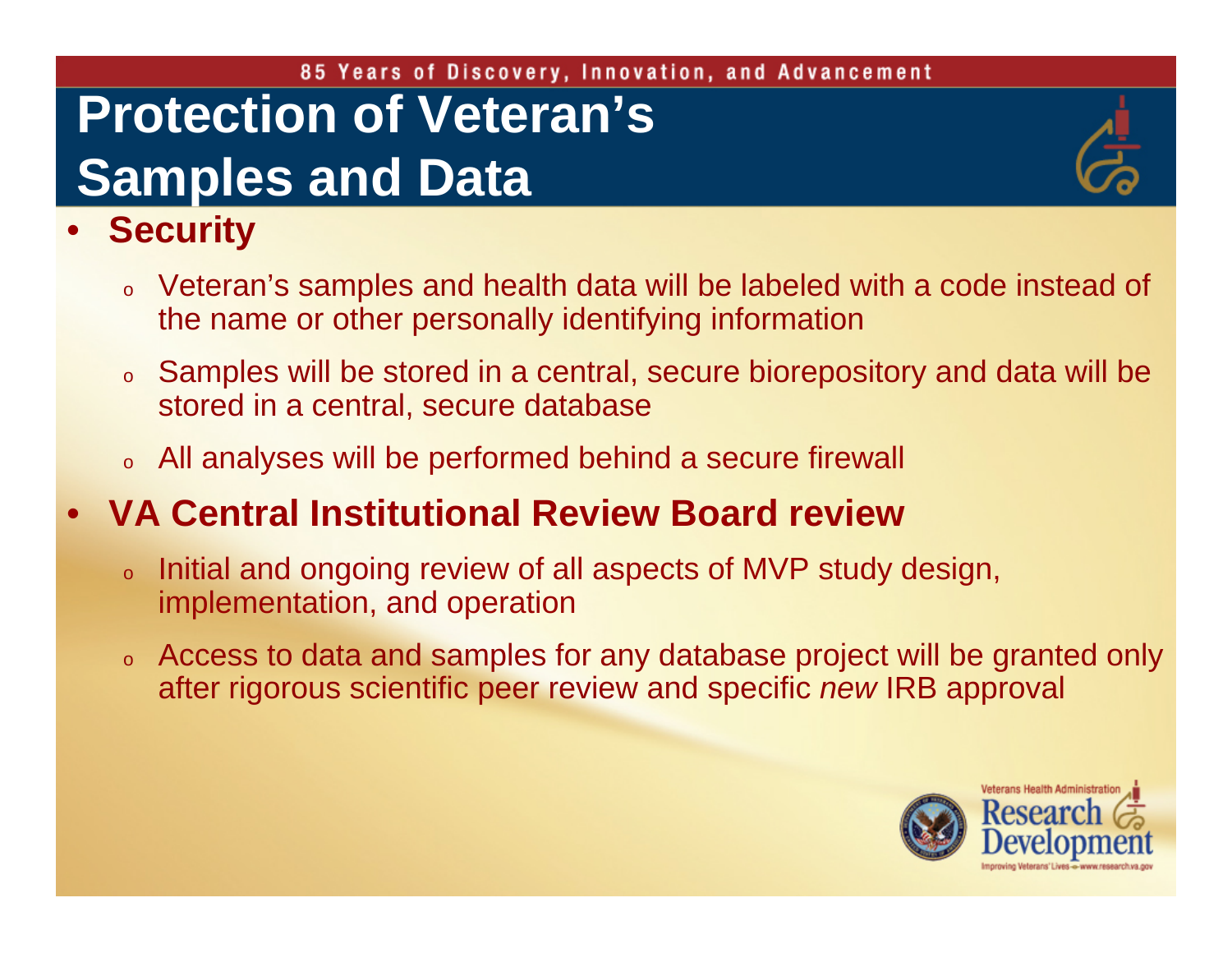

# **Research Using MVP Database**

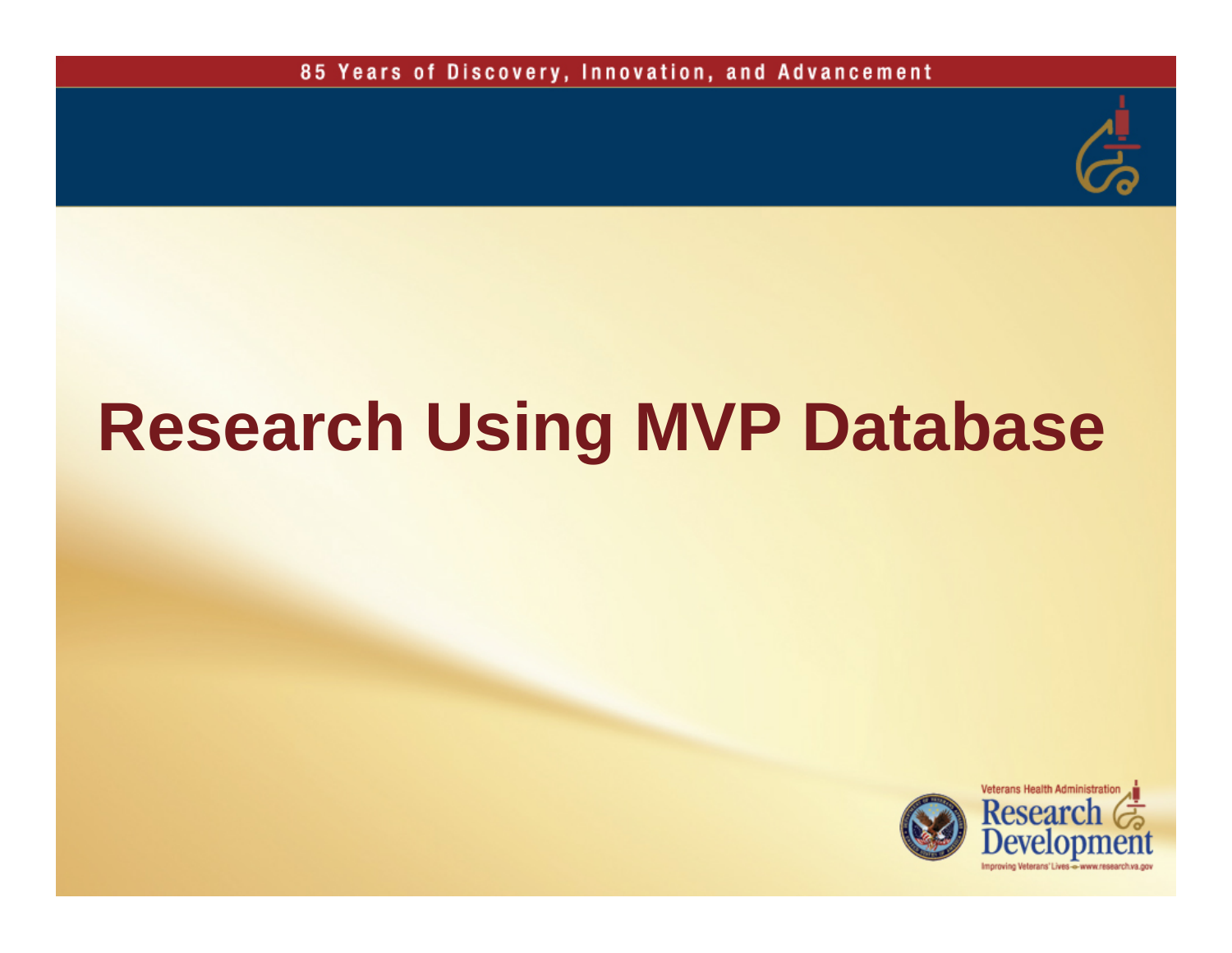## **Research Using MVP Database**



- $\bullet$  **Identification and validation of genomic associations**
- **Genomic customization of treatment –observational studies to be validated by clinical trials (including trials conducted by the VA Cooperative Studies Program)**
- **Population surveillance (illnesses following deployment, for example)**
- **Studies validating the effectiveness of using genomic data in the healthcare system**

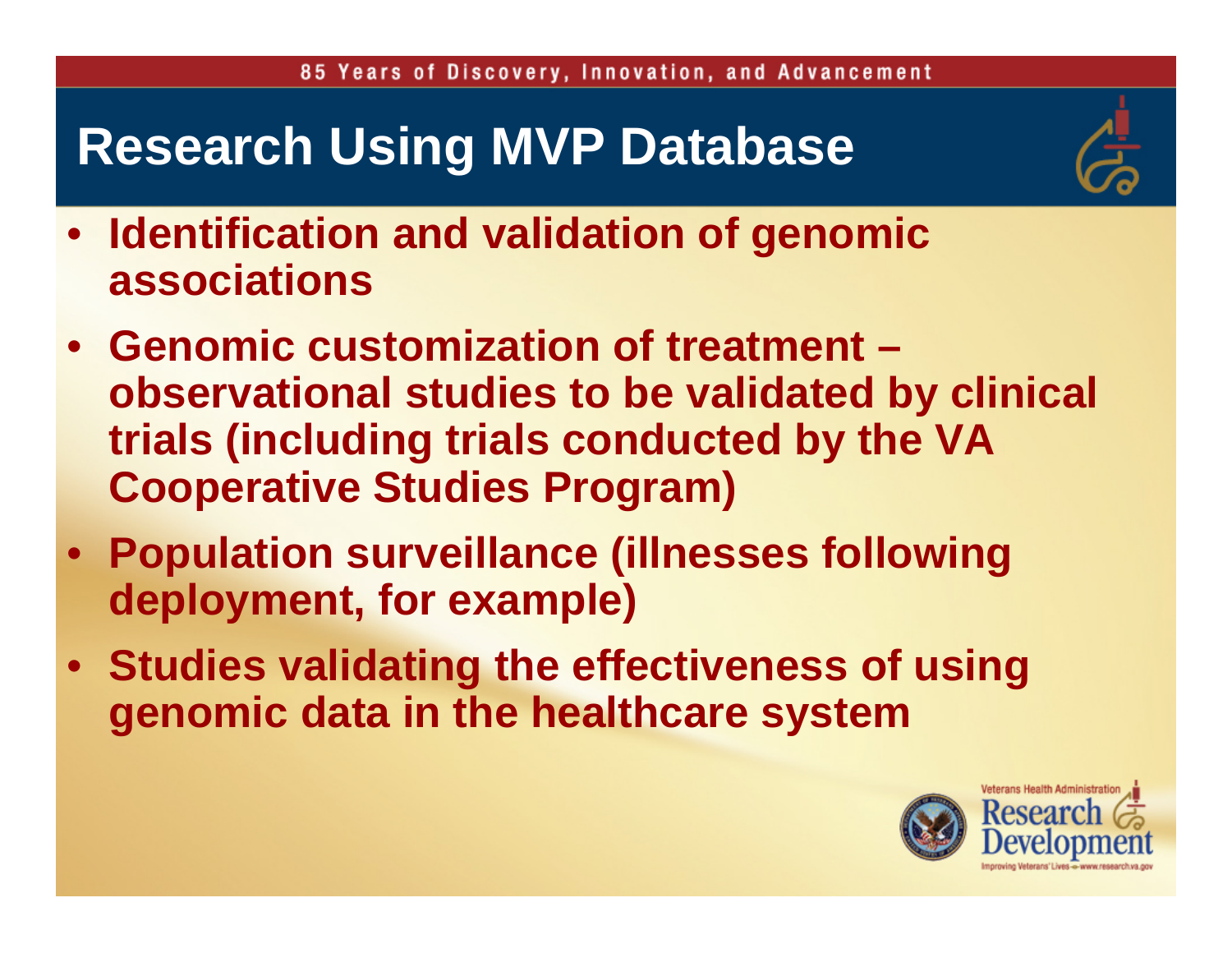

# **Validating Use of Genomic Data in Healthcare**

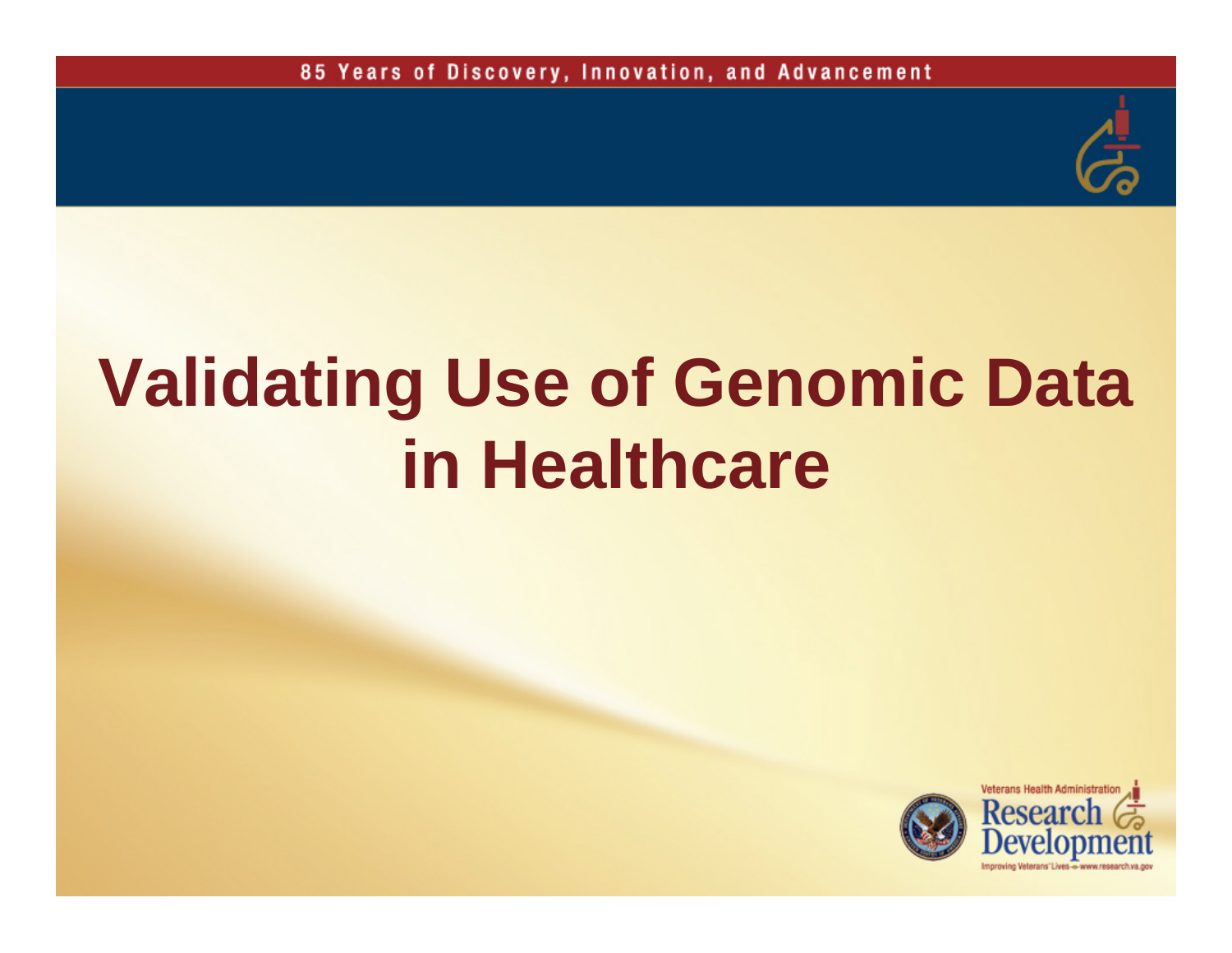### 85 Years of Discovery, Innovation, and Advancement **Using MVP Database Research Approaches to Validation**

#### •**Observational Studies**

- oRetrospective and prospective database analysis
- oNatural experiment but confounding factors and bias are issues
- o Stratification, Regression analysis, Case control, Matching, Propensity scores, Instrumental variables, etc

#### •**Randomized Clinical Trials**

- oTrials performed under strict "laboratory" conditions
- oConfounding factors addressed by randomization
- o Rigorous but limits in generalizability and applicability of RCT protocols and issue of expense and time

#### •*Point of Care Research – Hybrid being piloted in VA*

- oNatural experiment with randomization
- 。 How VA can contribute to general research capability

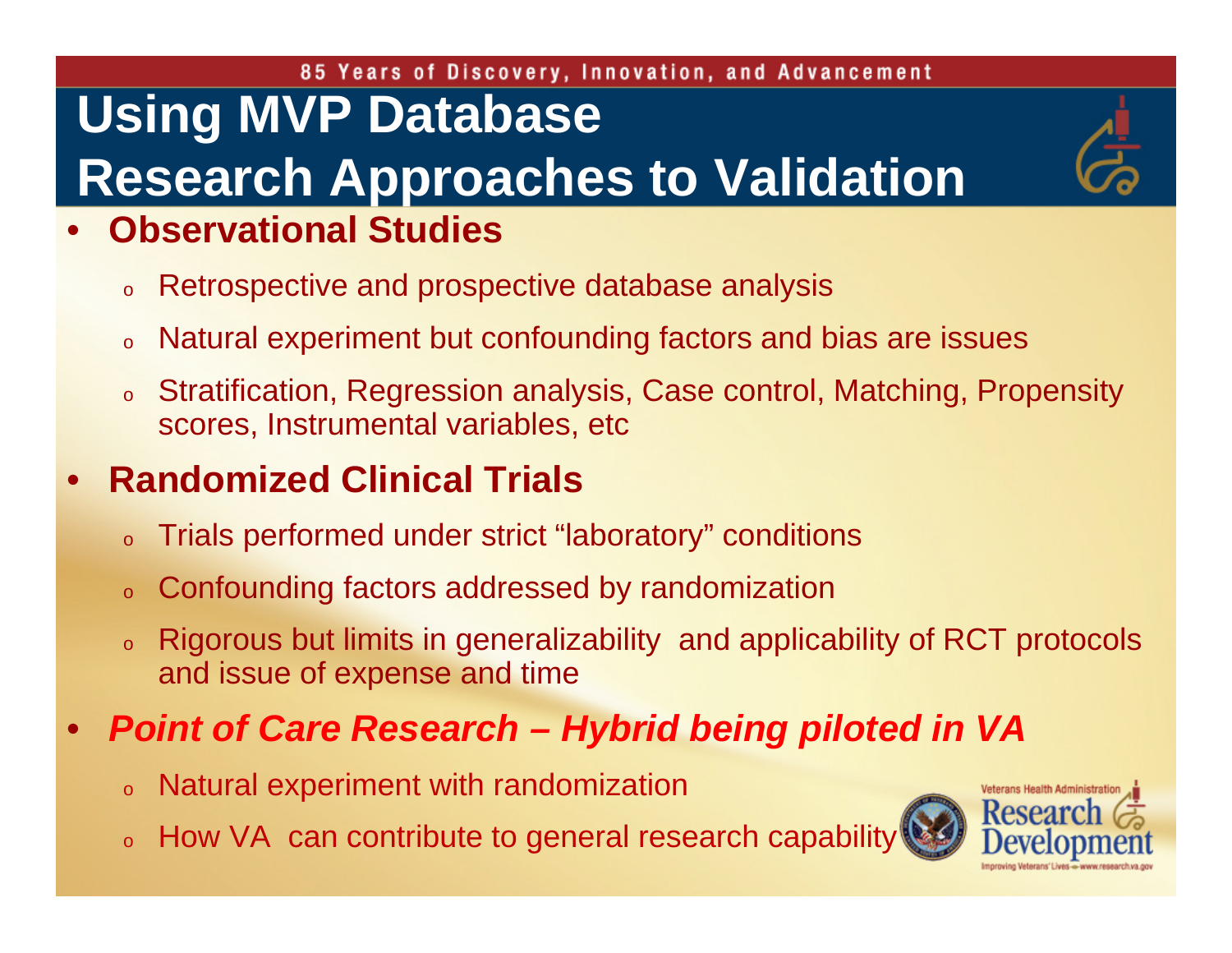## **Point of Care Research**



- $\bullet$  **Research designed to randomize clinical choices within the healthcare system at Point of Care**
	- o*Choices that are part of care but have equipoise*
- • **At Point of Care, when a patient identified by MVP software sees clinician, EHR reminder will inform that patient is a suitable research subject**
- $\bullet$  **Clinician in routine visit decides whether the patient so identified should be randomized and, if so, enters the patient into the study**
- **Randomized study is then conducted by the patient's**  •**clinician within the healthcare system using healthcare system resources and with findings recorded Researc in patient's EHR**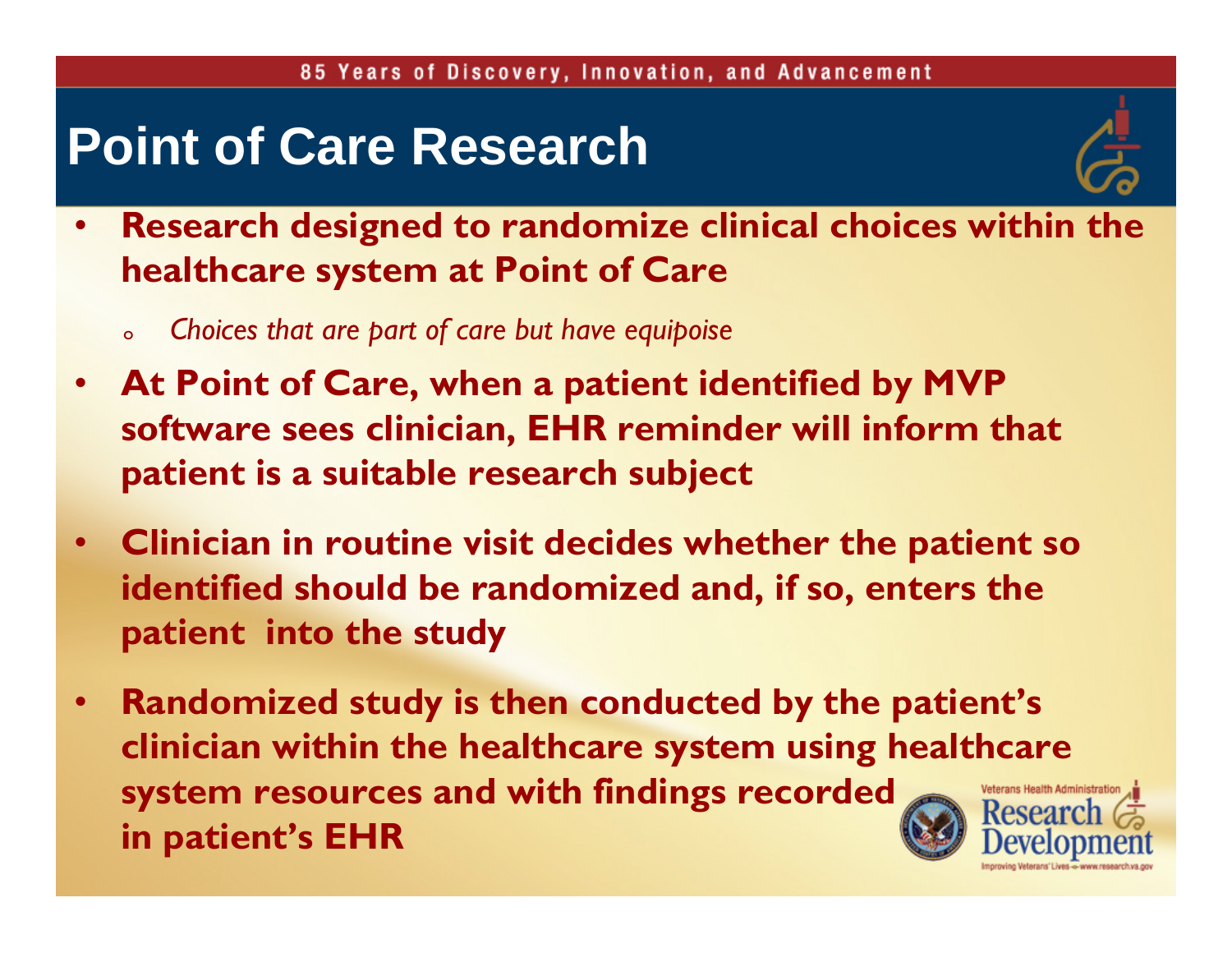# **Point of Care Research Examining Use of Genomic Data**



- • **Point of Care Research examining use of genomic data**  *Hypothetical example - Decision-making via genetic testing when initiating Warfarin therapy*
- **Arms of study might be**
	- $\,$  Hospital laboratory initiation and monitoring follow-up with  $\,$ *clinician-determined dosing*
	- $\,$  Hospital laboratory initiation followed by home PT monitoring  $\,$ with *clinician-determined dosing*
	- $\,$  Hospital laboratory initiation with clinician-determined dosing  $\,$ followed by hospital lab monitoring with *computer-assisted dosing*
	- $\, \circ \,$  Hospital laboratory initiation followed by home PT monitoring  $\,$ with *computer-assisted dosing*
	- o *Initial dosing using genetic testing, followed by any of above*
- •**Direct healthcare system data obtained**

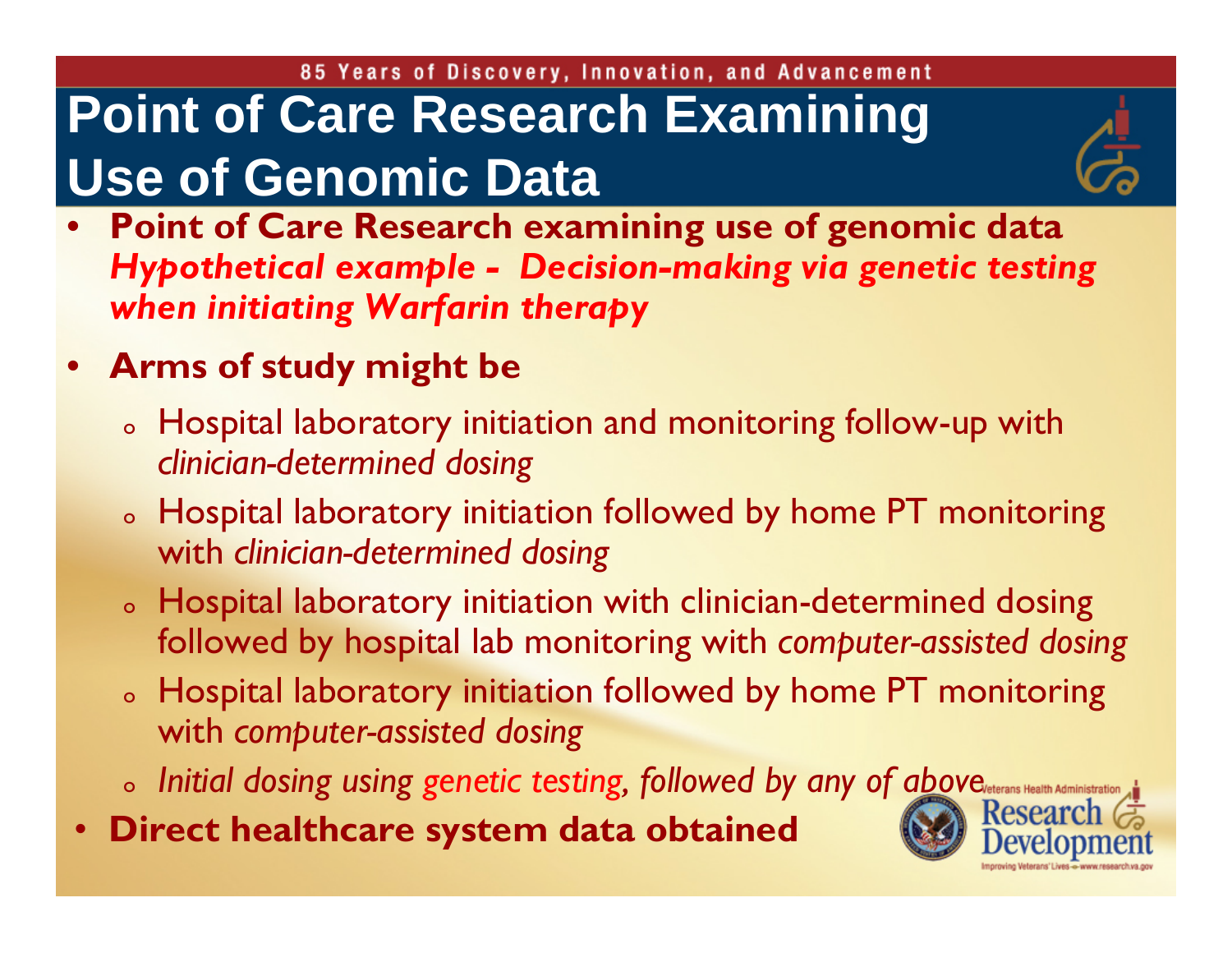

# Million Veteran Program

# Part II: Questions for **Discussion**

**Timothy O'Leary, MD, PhD Deputy Chief Research & Development Officer** 

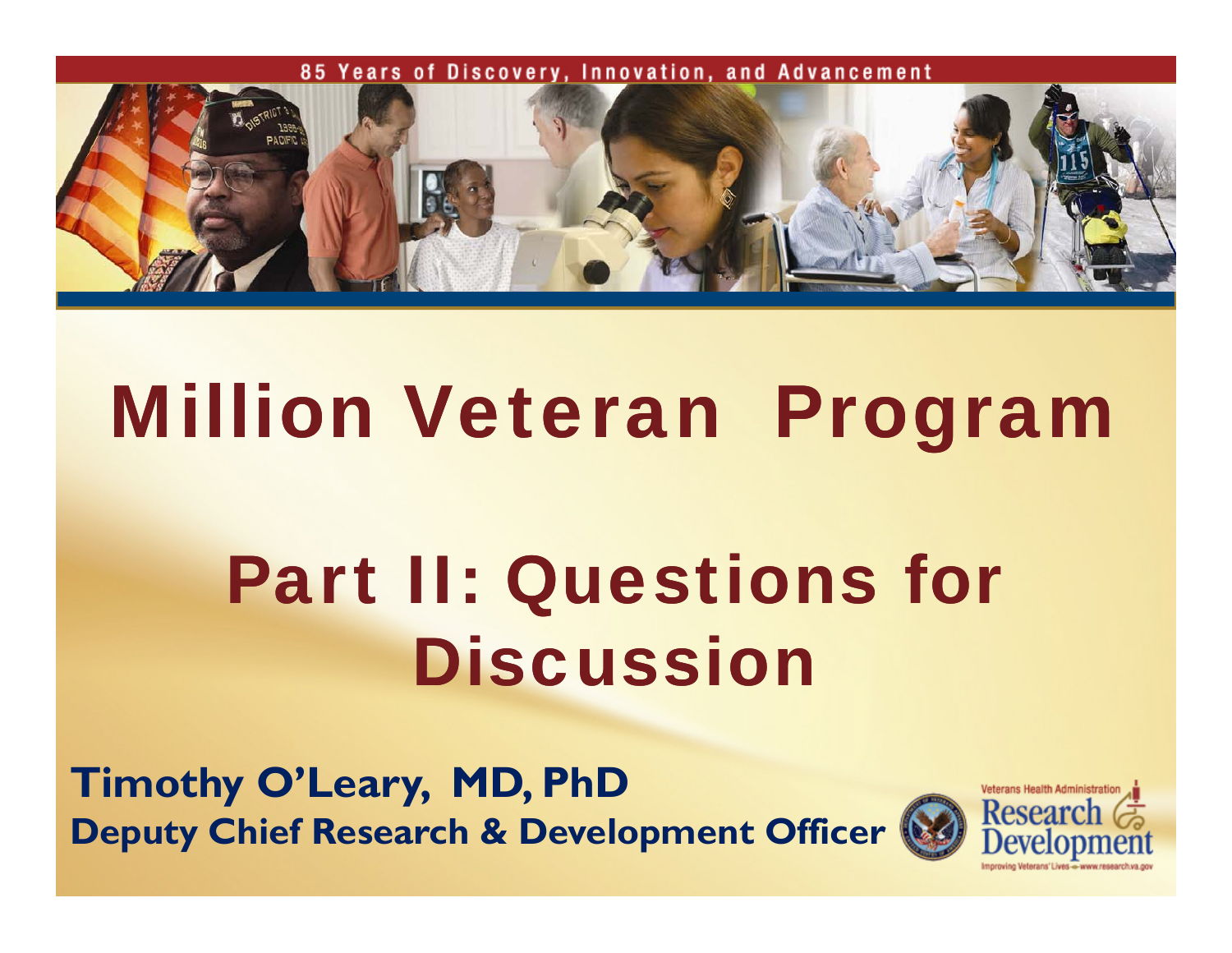## **Issues to Consider**



- **Technical issues with regards to specimen handling and analysis**
- **Issues associated with data sharing**
- **Return of research results to Veterans**
- **Implications for health care systems**

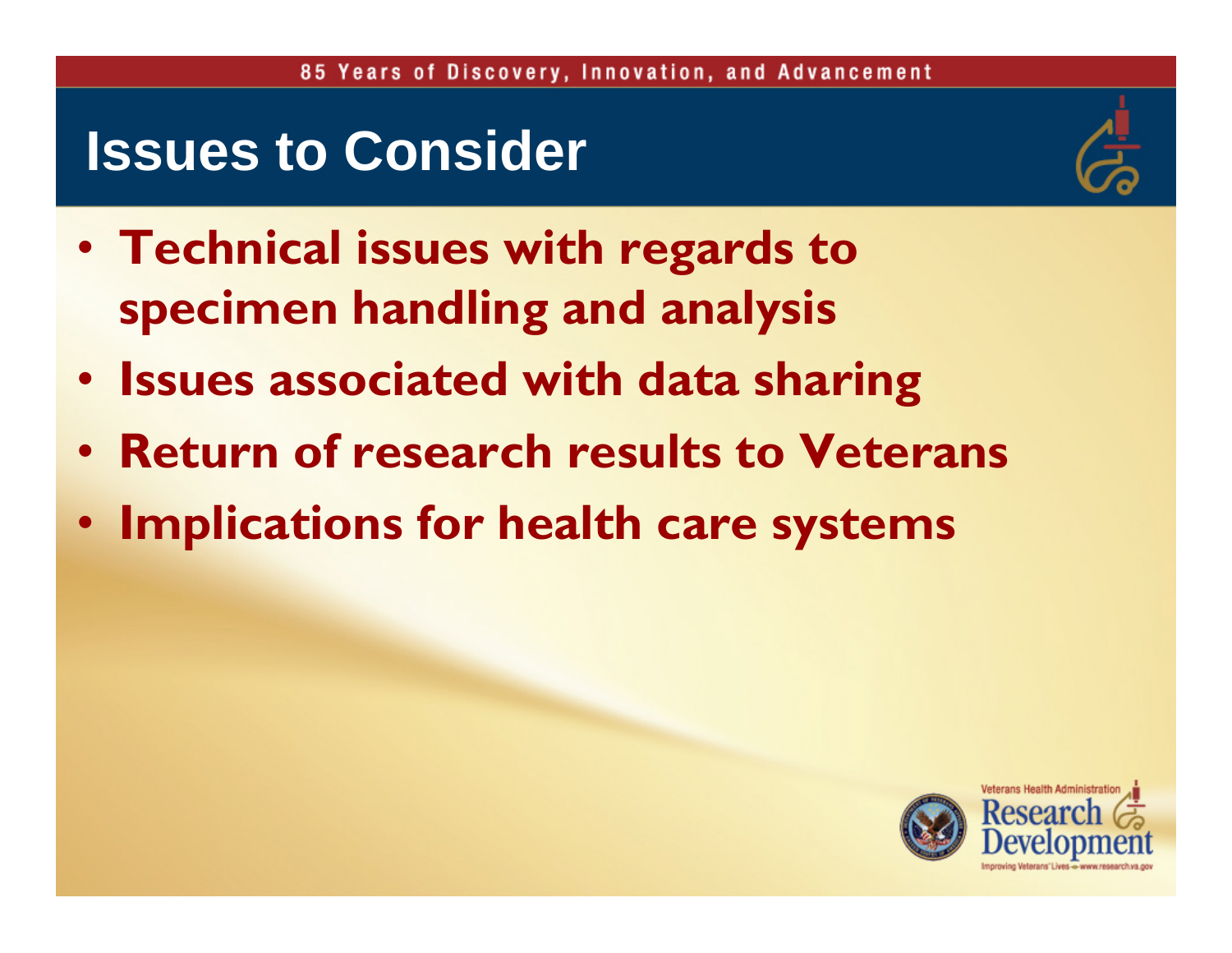# **Specimen Handling and Analysis**



- **The cost of whole genome sequencing is dropping rapidly. Should VA make sequencing the "standard for analysis?"**
	- o Level of coverage? (80%, 90%, more?)
	- $\,$  Depth of sequencing (40X, 200X?)
	- o Cost vs. value?
	- o Begin now or wait for lower costs and increased reliability?
- **How should VA approach the issues of providing specimens to researchers, or instead the resulting data?**Researc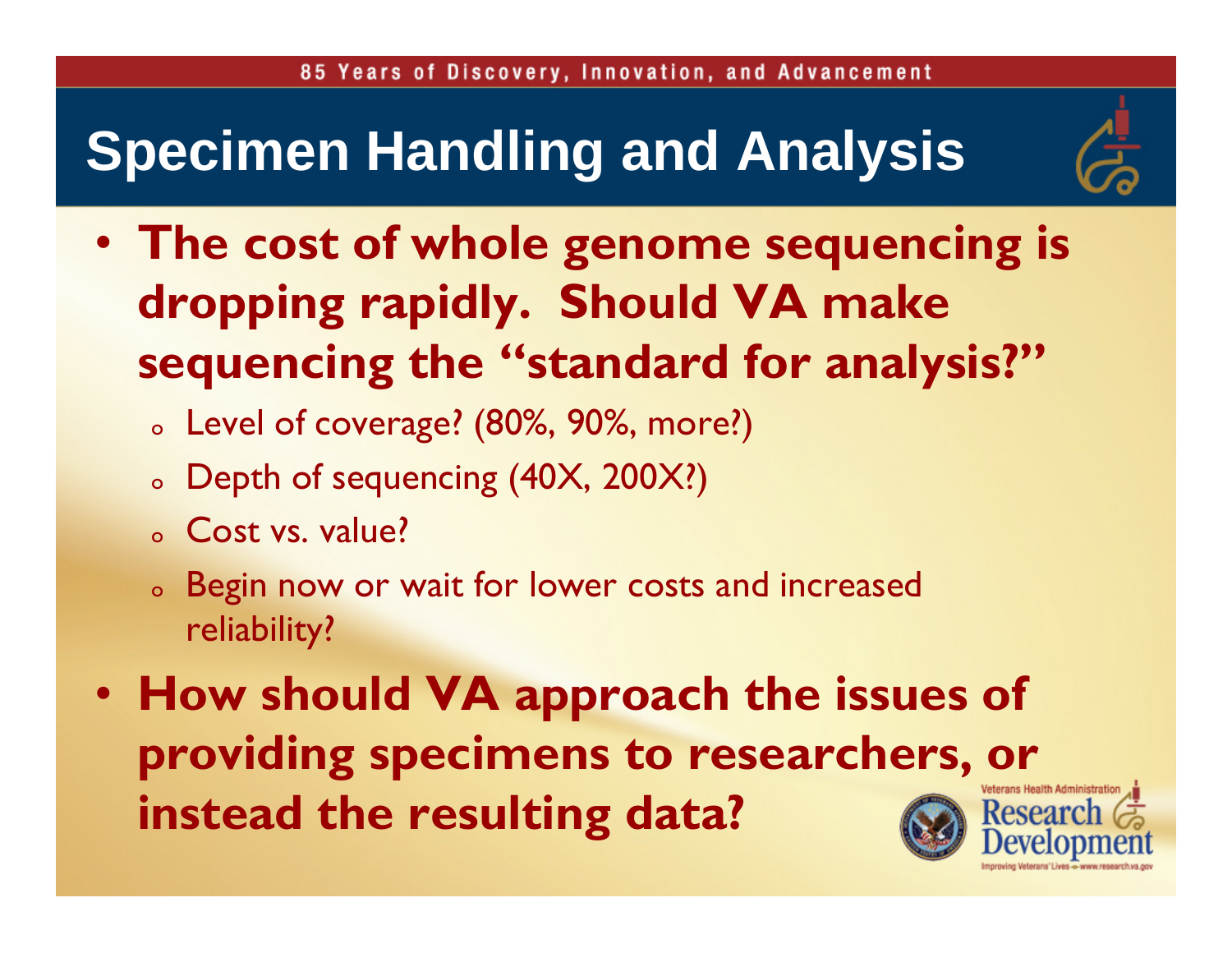## **Data Sharing**



• **How can VA make data from MVP widely available to the community while protecting Veterans?**

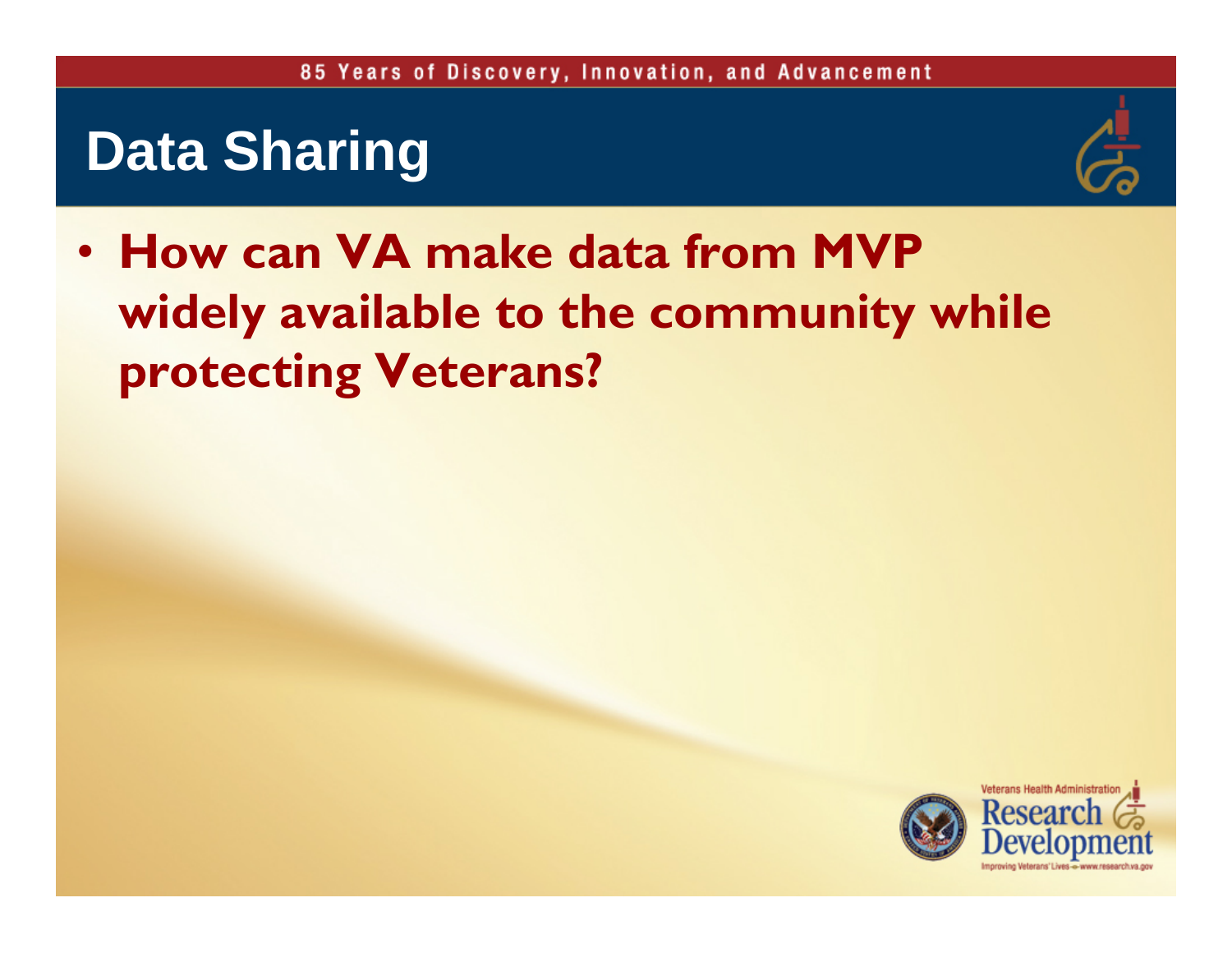# **Re-identification Risk**



• **What risks of re-identification must be mitigated to provide individualized genomic information and/or health record information to the research community?**

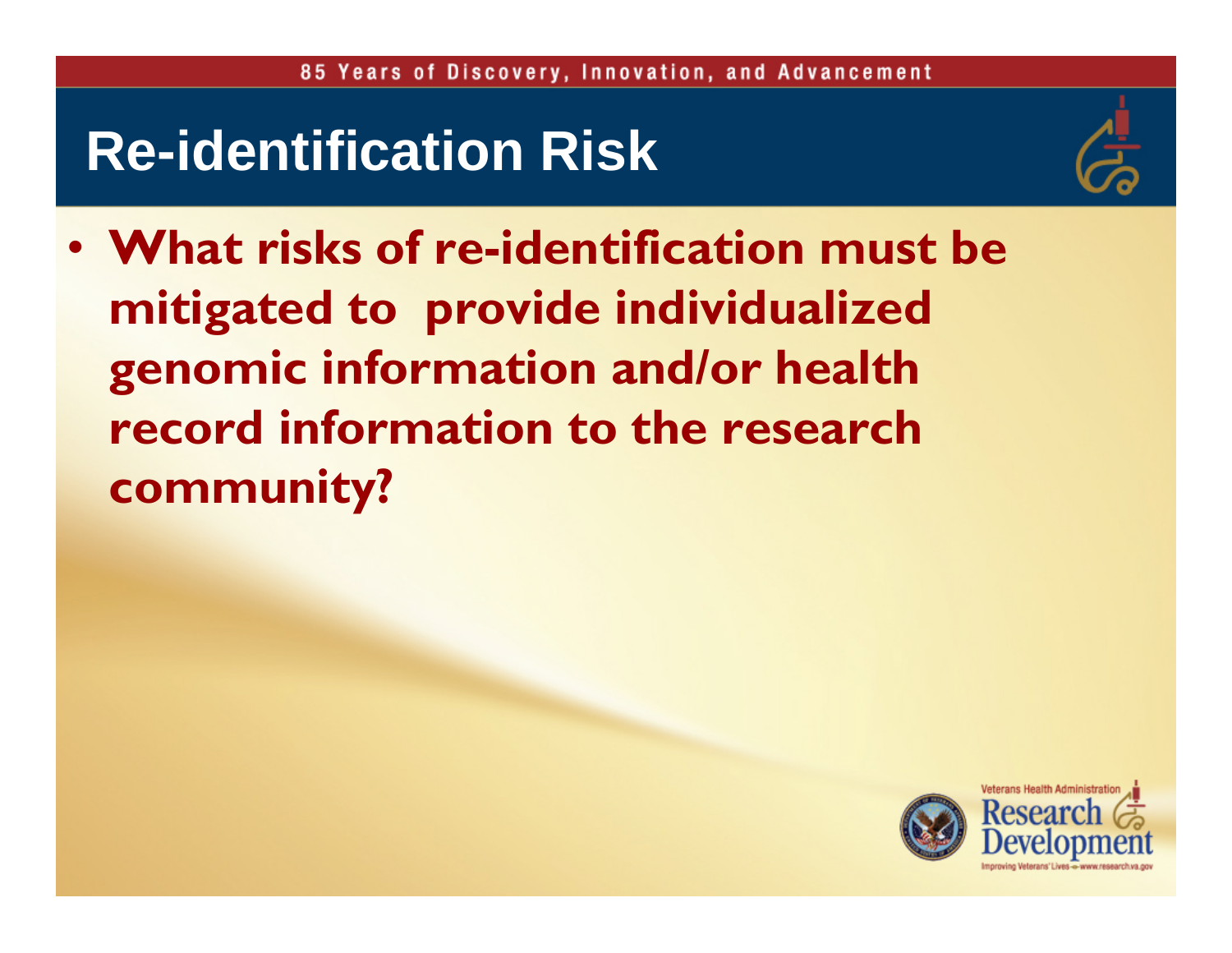## **Return of Results**



• **Should VA develop a strategy that would allow return of individualized results to Veterans?**

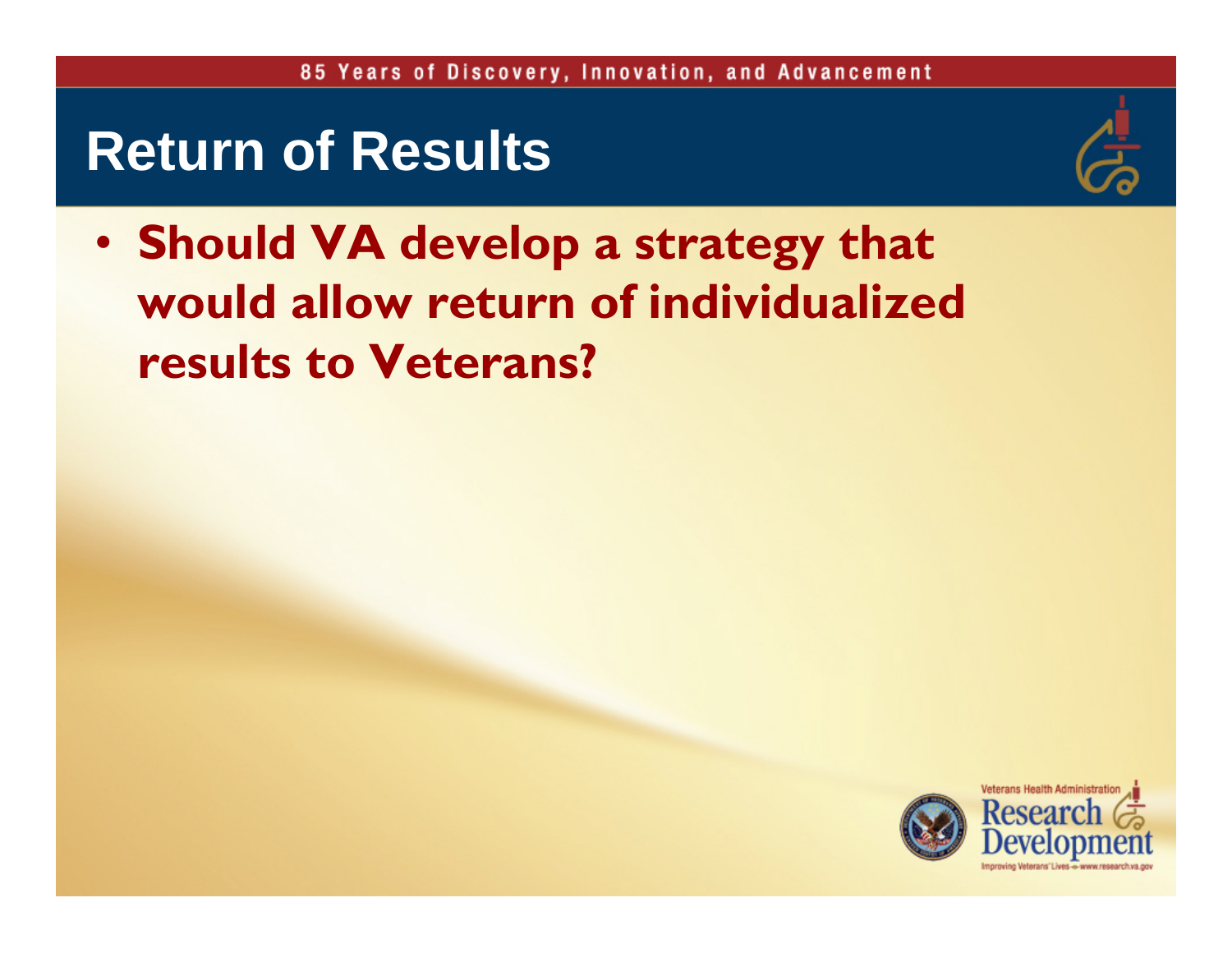# **Implications for Health Care Systems**



• **How can health care systems prepare to deal with a possible deluge of information?**